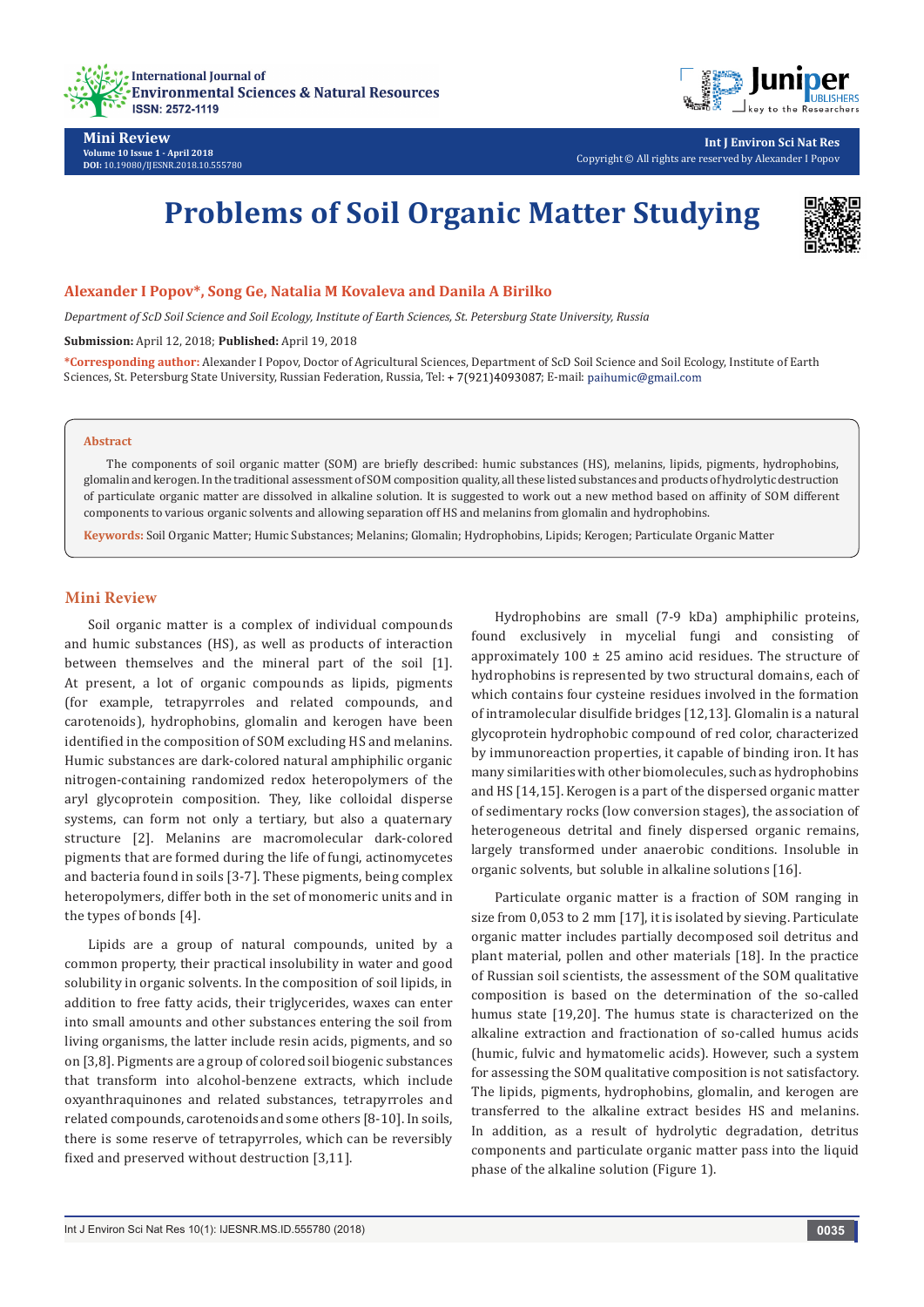

In our opinion, the only solution for studying the SOM qualitative composition is the development of a relatively simple and adequate analysis that allows separation of HS and melanins from glomalin, hydrophobins, lipids, kerogen and oxidationhydrolytic degradation products. Such, obviously, will be a method based on the affinity of the SOM components to certain organic solvents. And most importantly, we need to revise the methodology for extracting HS and other SOM components.

#### **References**

- 1. Popov AI, Chertov OG (1996) Biogeocenotic role of soil organic matter. Vestnik St Petersburg University, Series 3 Biol 2(10): 88-97.
- 2. Popov AI (2004) Humic substances properties, structure, education. Petersburg State University, pp. 248.
- 3. [Flaig W \(1971\) Organic compounds in soil. Soil Sci](https://journals.lww.com/soilsci/Citation/1971/01000/ORGANIC_COMPOUNDS_IN_SOIL_.3.aspx) 111(1): 19-33.
- 4. Lyakh SP, Ruban EL (1972) Microbial melanins. Moscow: Nauka, Canada, pp. 185.
- 5. Mishustin EN, Dragunov SS, Pushinskaya OI (1956) The role of microorganisms in the synthesis of humic compounds, Izvestiya AS USSR. Series of Biol 6: 83-94.
- 6. Saiz Gimenez S, Martin F (1979) Chemical structure of the humus like pigment, Izvestiya AN SSSR. Series of Biol 1: 59-64.
- 7. Zvyagintsev DG, Mirchink TG (1986) On the nature of humic acids of soils. Pochvovedenie (Soil Sci.) 5: 68-75.
- 8. Panikov NS, Sadovnikova LK, Friedland EN (1984) Nonspecific compounds of soil humus. Moscow: Publishing house of Moscow State University, Russia, pp. 144.
- 9. Hoyt P (1971) Fate of chlorophyll in soil. Soil Sci 111(1): 49-53.
- 10. Volnova AI, Mirchink TG (1972) Formation of soil pigment fungi similar

to the P type humic acid fraction, Vestnik Mosk. University Series 6 Biol Soil Science 2: 64-67.

- 11. Kozyrev FN (1991) Soil chlorophyll as an indicator of soil water logging, Reports of the VASKhNIL 5: 30-33.
- 12. Belozerskaya TA (2001) Hydrophobins of fungi: structure and functions. Mycology and phytopathology 35(1): 3-11.
- 13. Wessels JGH (1997) Hydrophobins: proteins that change the nature of the fungal surface. Advances in microbial physiology 38: 1-45.
- 14. Nichols K (2003) Characterization of glomalin, a glycoprotein produced by arbuscular mycorrhizal fungi / Doctor of Philosophy Thesis. University of Maryland, College Park, Maryland, USA, pp. 285.
- 15. Wright SF, Upadhyaya A (1996) Extraction of an abundant and unusual protein from soil and comparison with hyphal protein from arbuscular mycorrhizal fungi. Soil Sci 161(9): 575-586.
- 16. Bogorodskaya LI, Kontorovich AE, Larichev AI (2005) Kerogen: methods of study, geochemical interpretation. Novosibirsk, Publishing house of Siberian Branch the Russian Academy of Science, Geo Branch, Russia, pp. 254.
- 17. [Cambardella CA, Elliott ET \(1991\) Particulate soil organic-matter](http://www.scirp.org/(S(i43dyn45teexjx455qlt3d2q))/reference/ReferencesPapers.aspx?ReferenceID=1928940)  [changes across a grassland cultivation sequence. Soil Science Society](http://www.scirp.org/(S(i43dyn45teexjx455qlt3d2q))/reference/ReferencesPapers.aspx?ReferenceID=1928940)  [of America Journal](http://www.scirp.org/(S(i43dyn45teexjx455qlt3d2q))/reference/ReferencesPapers.aspx?ReferenceID=1928940) 56(3): 777-783.
- 18. [Gregorich EG, Beare MH, Mc Kim UF \(2006\) Chemical and biological](http://adsabs.harvard.edu/abs/2006SSASJ..70..975G)  [characteristics of physically uncomplexed organic matter. Soil Science](http://adsabs.harvard.edu/abs/2006SSASJ..70..975G)  [Society of America Journal 70\(3\):](http://adsabs.harvard.edu/abs/2006SSASJ..70..975G) 975-985.
- 19. Grishina LA, Orlov DS (1978) A system of indicators of the humus state of soils , Soil Science Problems / Soviet soil scientists to the 6th Intern. Congress of Soil Scientists in Canada, Moscow: Nauka, Canada, pp. 42- 47.
- 20. Orlov DS, Biryukova ON, Rozanova MS (2004) Additional indicators of the humus state of soils and their horizons Pochvovedenie 8: 918-926.